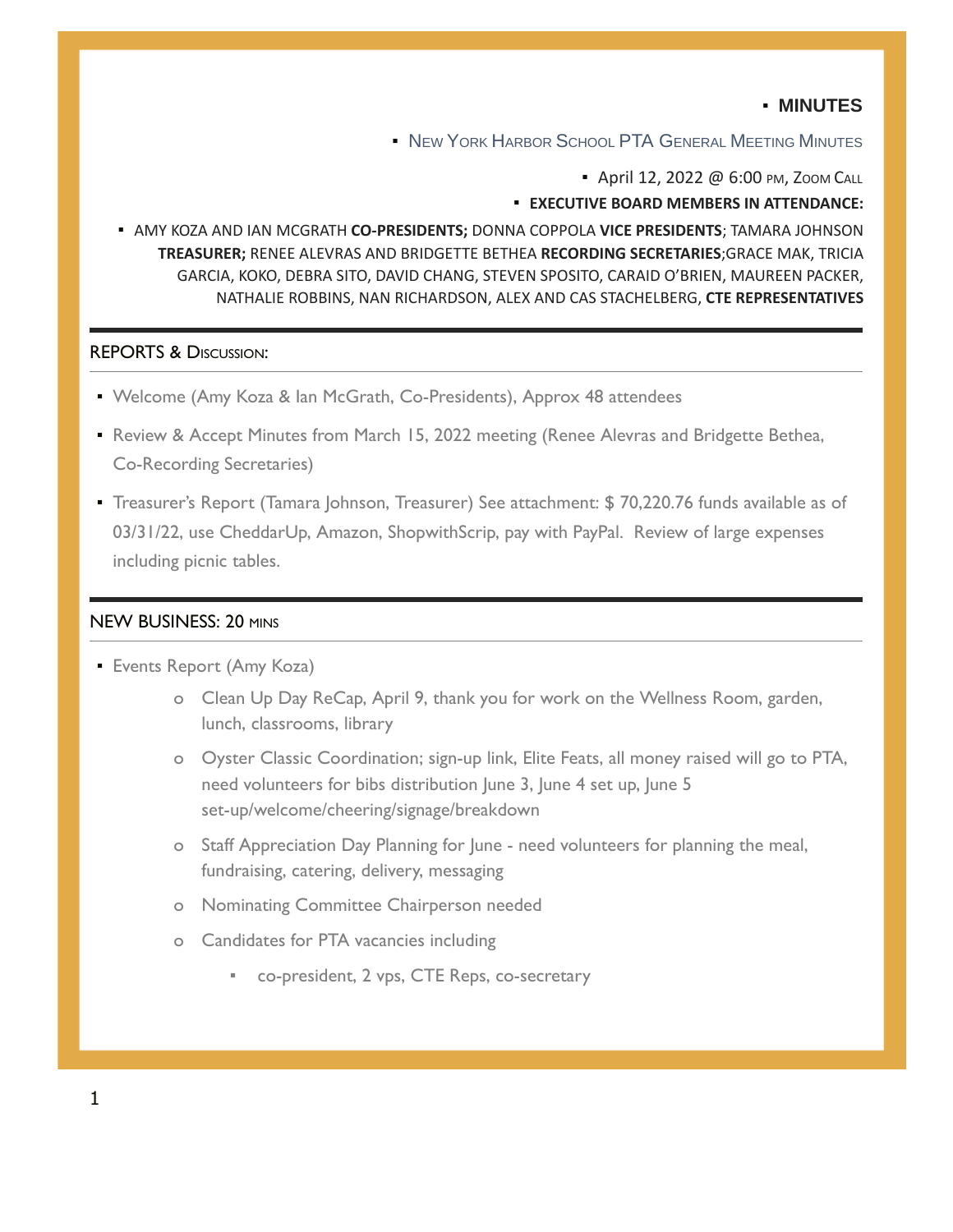- **PTA Voting poll vote yes additional funding** 
	- o \$600 additional funding for garden picnic tables
	- o \$250 to restock vending machine
	- o \$900 per term for Vending Machine Interns
- **SLT Meeting Recap (Amy/Lara/Katherine)** 
	- o Elections of the Student Council
	- o Harbor Day Planning
	- o Voting on Wednesday
	- o New BOP Waterfront Director
	- o Career Fair with the Coast Guard in Red Hook for Jrs/Srs
- o Alums captaining the ferry to the event
- o Glen Tatum student advisor on SLT, sustainability
- o Near Peer Panel meetings
- o Regents

# PARENT COORDINATOR'S REPORT RONNI ETTINGER 5 MINS

# PRINCIPAL'S REPORT JEFF CHETIRKO 20 MINS

- **Principal's Report and**  $Q$  **& A with Jeff** 
	- o Data Breach/PupilPath/Illuminate/Skedula our school wasn't impacted, no further info
	- o School response to subway shooting emergency, emails and assistance to students
	- o Cell phone usage policy allows kids to keep their phones on them, use them responsibly, and keep them silenced and away during class
		- Teachers will call families for support in instructing students on cell phone usage and request that families not text during the day
		- **Teachers will not take devices**
		- Kids need to learn, display self control and fuction like adults, functional in life
		- Need to develop new practices, post-pandemic, including tightening procedures for cell phones, uniforms, hall passes and walking around the island; socio emotional support, habits, consequences, change habits and communicate better
	- National Honor Society and National Technical Honor Society, invitations sent
	- o Spring Break 4/15-4/25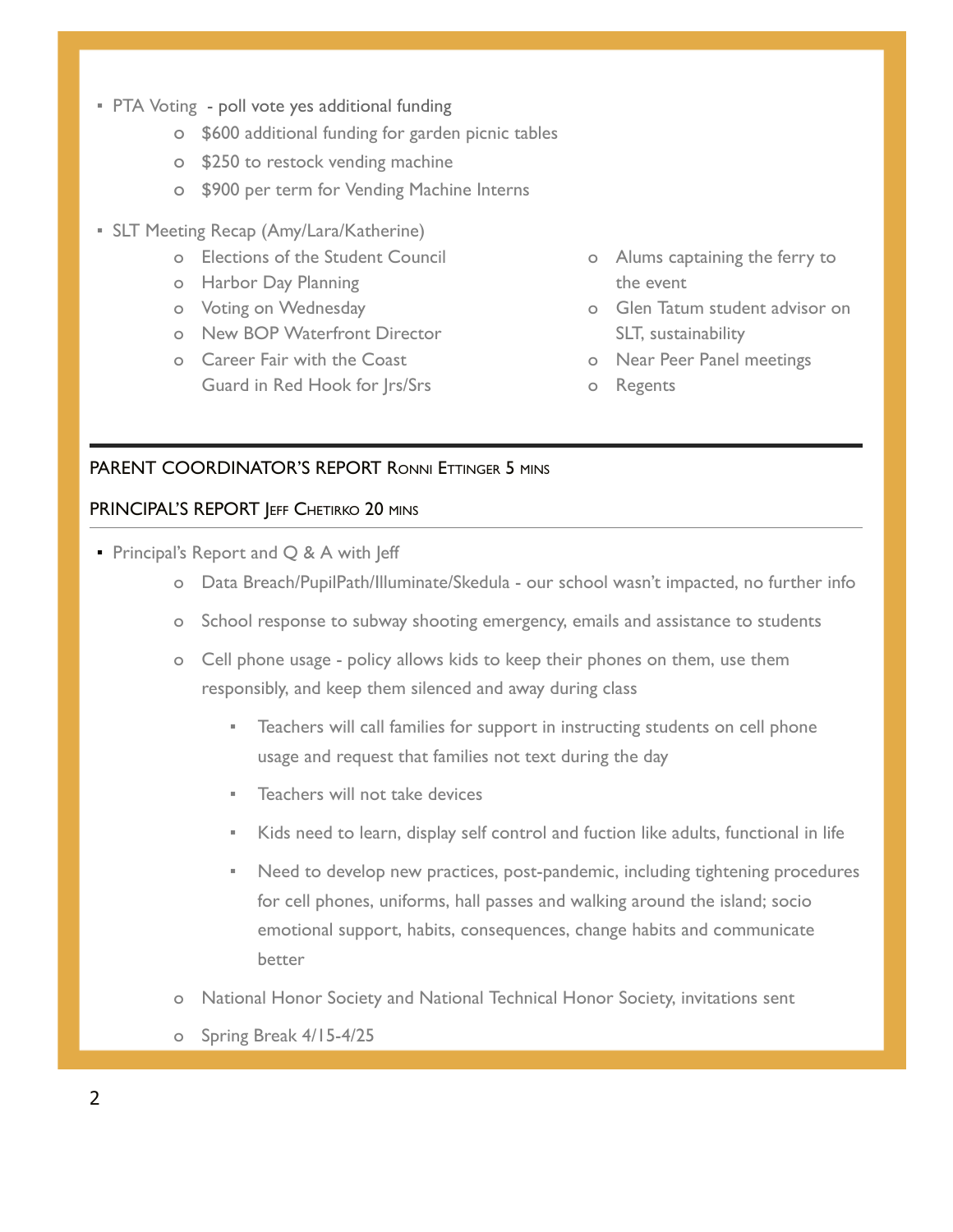- o End of Marking Period May 6
- o Memorial Day, Eid Holidays
- o 9th Grade CTE presentations, 5 weeks, field trips and classroom visits
- o Classes end June 14 before Regents start
- o June Regents mock regents in May for preparation, juniors to prepare for their first regents exams, June 1 US History new format, June 15-23 Regents week - no classes
- o Graduation, Final Report Cards
- o Parent support needed for Free Ferry for Students Campaign on NYC Ferry
- **Ronni Ettinger, Parent Coordinator** 
	- o Elevate Education Events Coming up webinars for students and families on May 3,10, 17, 24 - workshops on a variety of topics including planning, note taking
	- o Do the School Survey, only 20% answered so far, raffle for prizes
	- o Check Ronni's Round Up Board and emails for jobs and volunteer opportunities
	- o Senior Packets have gone out, Prom May 23, Senior Night June 10, graduation June 23

## PARENTS QUESTIONS: 25 MINS

**• Cell phone usage, classroom behavior** 

## COMMITTEE UPDATES:

▪ NA

#### CTE UPDATES: (IN BREAKOUT ROOMS) 25 MINS

- **Aquaculture: (Grace Mak)**
- **Marine Biology: (Tricia Garcia and Koko)**
- **Marine Policy & Advocacy: (Debra Sito)**
- **Marine Systems Technology: (David Chang and Steven Sposito)**